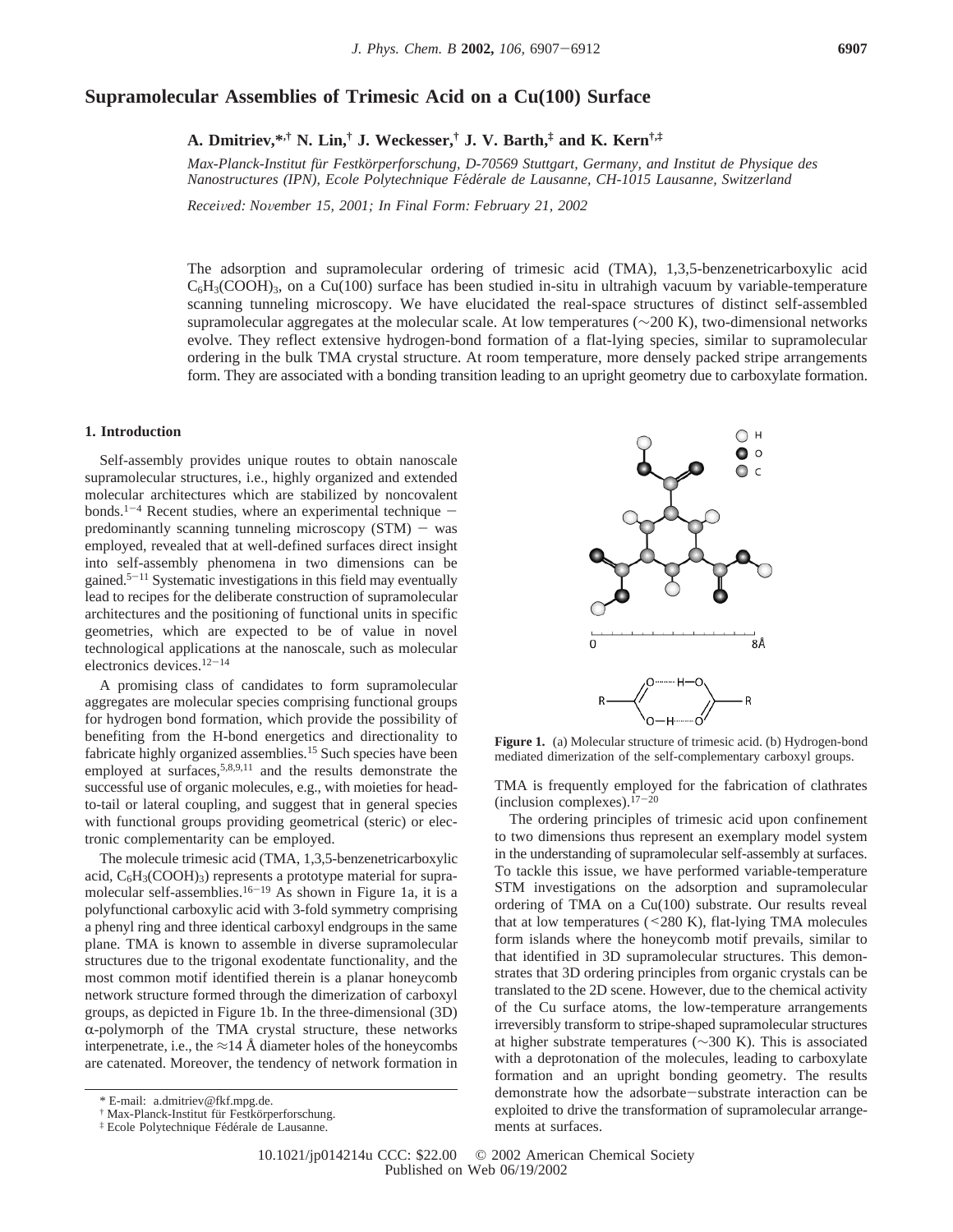#### **2. Experimental Section**

The sample preparation and characterization have been conducted in an ultrahigh vacuum (UHV) environment, providing well-defined conditions for the experiment. The UHV system (base pressure  $\sim$ 3 · 10<sup>-10</sup> mbar) is equipped with a home-built variable-temperature UHV-STM described elsewhere (operational in the range of  $40-800$  K),<sup>21</sup> as well as standard facilities for sample preparation and a quadrupole mass spectrometry analysis (QMS). The Cu(100) surface was cleaned by repeated cycles of  $Ar^+$  sputtering and subsequent annealing (500 eV, 6) mA, 800 K), allowing atomically flat terraces of up to 200 nm width separated by monatomic steps to be obtained. The STM experiments were performed in the constant current mode, with maximum bias voltages up to 2 V. Data were obtained starting in the temperature range 180-300 K. Commercially available TMA (Fluka Chemie AG) in powder form was deposited by organic molecular beam epitaxy (OMBE) from a Knudsen-cell type evaporator. The temperature of the cell was constantly held at 460 K during the evaporation since decomposition of TMA molecules can occur at around 520 K. QMS spectra of the molecular beam reveal accordingly the characteristic peak of nondissociated TMA molecules at 193 amu (according to the NIST Mass Spectrometry Data<sup>22</sup>). Deposition rates were calibrated using area estimation from the STM images at monolayer coverages (according to  $200 \cdot 200$  Å STM topograph, performed at 300 K, at 1 ML one adsorbed TMA molecule corresponds to 22 Cu surface atoms).

## **3. Results and Discussion**

**3.1. The Low-Temperature Phase with the Two-Dimensional Honeycomb Motif.** The low-temperature phase of TMA was prepared with the temperature of the substrate held in the range 192-280 K for different experimental sets. In Figure 2a, an exemplary STM image (taken at 205 K) of self-assembled TMA aggregates is depicted. In this experiment, the deposition took place at 240 K, and subsequently, the crystal was cooled to the imaging temperature. In the insets, the atomically resolved clean  $Cu(100)$  surface revealing the orientation of the highsymmetry [011] direction and a close view of the supramolecular structure are shown. The triangular appearance of the molecules with a characteristic side length of  $\approx 8$  Å (which agrees with the dimensions of an individual TMA molecule<sup>23</sup>) strongly suggests a flat-lying adsorption geometry; i.e., molecules are oriented with their phenyl rings parallel to the substrate (cf. the molecular geometry of TMA in Figure 1a). At low molecular coverages (in our experiments, TMA up to 0.1 ML were studied), physically adsorbed  $\pi$ -systems are preferentially oriented parallel to the metal surface, which is associated with  $\pi$ -bonding to the substrate.<sup>24-27</sup> In the case of TMA, the planar adsorption geometry is reflected in the molecules' apparent height of  $\sim$ 1.5 Å in the STM images (cf. the STM contour line in Figure 2d), which is a typical value for planar aromatic molecules with a  $\pi$ -system oriented parallel to the surface.<sup>28-30</sup>

The data in Figure 2 reveal moreover that TMA islands with smooth borders have formed at the surface decorating the atomic steps. This implies a preferred TMA adsorption at the step edges and an appreciable low-temperature diffusion rate, which allows TMA molecules to transport at the substrate (only for temperatures below 200 K is the mobility suppressed such that only randomly scattered molecules could be observed). Furthermore, there must be edge mobility along island perimeters; otherwise the formation of fractal islands derived from a diffusion-limited aggregation scenario would be expected. Within the islands, a honeycomb motif with a periodicity of  $\approx$ 20 Å prevails. This

configuration (cf. the detailed view in the inset of Figure 2a) is associated with supramolecular self-assembly through dimerization of carboxyl endgroups, similar to the network structures in 3D TMA crystals. However, the hexagonally arranged mesh of TMA molecules is slightly distorted with respect to the honeycomb structure in bulk TMA crystal, and two equivalent, but rotated by  $90^\circ$  in respect to the Cu(100) azimuths, meshes can be distinguished (compare the configurations in Figure 2b and the inset therein). The distorted honeycomb structural motif of TMA has TMA-TMA distances through the mesh center of 20.4 Å  $(8a<sub>0</sub>)$  and 22.8 Å  $(8.94a<sub>0</sub>)$  (shown in the corresponding cross-sectional profiles of Figure 2c). The distortion is ascribed to the preferred adsorption of the molecules on a surface with corrugated potential energy. Preliminary results of ab initio calculations employing density functional theory with the generalized gradient approximation indicate that the molecules are preferentially bound at the 4-fold hollow site of the substrate and that bonding at top sites is unlikely (the energy difference is ∼0.2 eV; three layers of Cu(001) with a  $(5 \cdot 5)$  unit cell were used).31 This is a typical finding for adsorption of large organic molecules at metal surfaces and is in agreement with the fact that at temperatures below 160 K the adsorbed TMA molecules do not diffuse at the surface upon adsorption. To fulfill the requirement of the 4-fold hollow site adsorption on Cu(100) surface, a structural model for the distorted honeycomb motif is proposed in Figure 2d, which agrees with the STM data very well.

In the crystal structure of bulk  $\alpha$ -polymorph trimesic acid, 14 Å diameter holes of the honeycomb exist, $16$  implying the TMA-TMA distance of 19.7 Å through the mesh center and the OH $\cdots$ O bond length of 2.7 Å. With the present system, the TMA-TMA distances through the mesh center are 20.4 and 22.8 Å, giving rise to the average length of the OH $\cdots$ O bond close to 3.7 Å, which exceeds by  $\sim$ 1 Å the corresponding distance in the crystalline  $\alpha$ -phase of TMA.<sup>16</sup> Similarly increased hydrogen bond lengths have been reported with other systems, where COH···N bonding in supramolecular aggregates with 4-[*trans*-2-(pyrid-4-yl-vinyl)]benzoic acid at a Ag(111) surface was investigated.<sup>9</sup> They are associated with the occupation of high-symmetry positions at the substrate and moreover possibly reflect H-bond relaxation in the presence of the electron gas at the metal surface. The proposed supramolecular self-assembled configuration can thus be understood from the balance of two main factors: the TMA molecular geometry driving carboxyl group dimerization and the molecular *π*-orbital interaction with the copper surface, which suggests the most energetically favorable adsorption with the phenyl ring in the hollow site of the substrate. Note that for the network formation it must be assumed that within a single carboxyl group the H atom is free to transfer from one oxygen atom to the other in the adsorbed state, a behavior which is well-known for related systems.<sup>32</sup> In the absence of this effect, eight different configurations for flatlying TMA would exist.

Albeit the data in Figure 2 clearly demonstrate that honeycomb structure prevails in the small islands, typically 20 nm by 20 nm in size, it was not possible to obtain a full layer or at least a large domain consisting exclusively of this structure. In particular, close-packed TMA arrangements coexist with the honeycomb structures, as shown in the inset on Figure 2b. In addition, pentagonal meshes, comprising five TMA molecules (which points out the absence of azimuthal alignment of individual molecules within these structures) are frequently found. The attempts to resolve superstructure patterns in LEED measurements were not successful. This lack of a long-range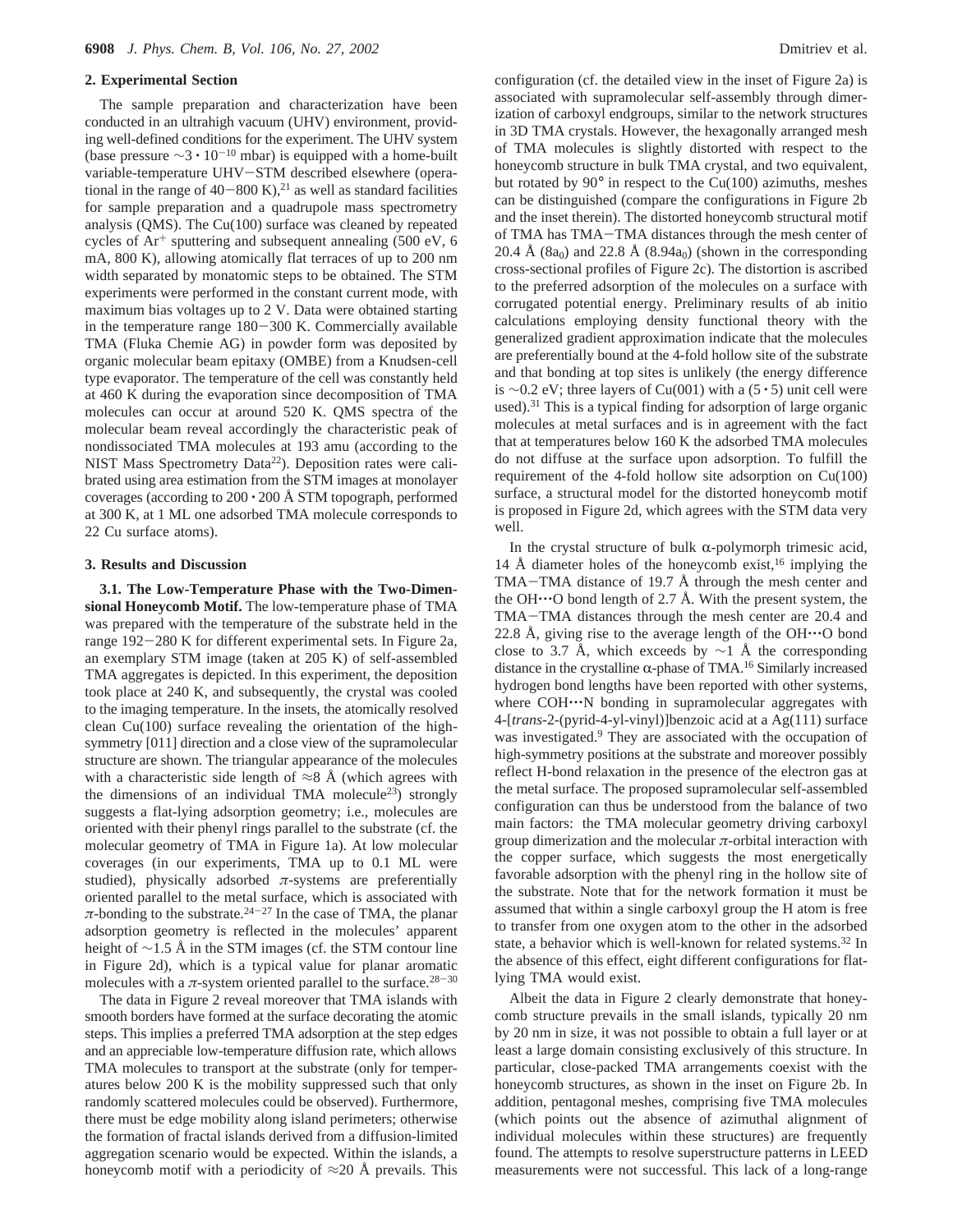

**Figure 2.** Low-temperature phase of TMA. (a) STM image of compact TMA islands at Cu(100) decorating atomic steps. (100 · 100 nm<sup>2</sup>, deposited on 240 K Cu (100), image taken at 205 K, bias voltage  $U_b = 0.39$  V, tunneling current  $I_t = 1.11$  nA). In the islands, a honeycomb motif is resolved which is associated with extensively hydrogen-bonded two-dimensional TMA networks. Insets: atomically resolved Cu (100) surface (lower left) and two meshes of the honeycomb structure (upper right). (b) STM image of honeycomb elements  $(30 \cdot 30 \text{ nm}^2, U_b = 0.511V, I_t = 0.139 \text{ nA})$  with<br>the corresponding height profiles (with lateral and height calibration perform the corresponding height profiles (with lateral and height calibration performed) along the lines marked A-B and C-D are shown in the left- and right-hand sides, respectively, of part c. Inset in part b shows 90° rotated honeycomb meshes, coexisting with close-packed TMA molecules. (d) Structural model for the honeycomb network with individual TMA centered at substrate hollow sites. Oxygen atoms are represented by dark circles, carbon atoms by light gray circles, and hydrogen atoms by white ones. The characteristic dimensions of the structure are indicated.

order is believed to be associated with kinetic limitations and an appreciable substrate corrugation experienced by the adsorbed TMA. Efforts for equilibration to induce long-range order by increasing the substrate temperature destabilized the lowtemperature phase, and the honeycomb networks were irreversibly transformed and cooling again does not lead to a restoration of the initial situation. Our STM observations reveal that with increasing temperatures the TMA honeycomb networks transform to a new regular phase at room temperature.

**3.2. Room Temperature Phase: Stripe Structure.** The room temperature phase can either be obtained upon annealing the low-temperature phase or directly upon molecular deposition with the substrate held at 300 K. Corresponding STM data are presented in Figure 3. One can clearly distinguish elongated striped islands in four distinct orientations, i.e., along the [0 3 1], [0 1 3], [0 1 3], and [0 3 1] crystallographic directions (cf. the atomic resolution inset in Figure 3a for the highsymmetry directions of the pristine surface). This fact signals

more pronounced adsorbate-substrate interaction as compared to the case of the low-temperature phase.

In the areas surrounding the islands, in the STM data at room temperature, frequent spikes and dashes appear in single scanlines. Such findings are typical for isolated mobile adsorbates with hopping rates comparable to the x-scanning frequency (in our case, typically  $\sim$ 4 Hz).<sup>33</sup> A detailed analysis of the TMA surface diffusion was not performed. The observations demonstrate that at room temperature the surface is actually covered by a 2D crystalline phase (i.e., the islands) coexisting with a lattice gas. Only when TMA condensates in islands are the individual molecules at rest and they can be entirely imaged by STM due to the intermolecular lateral attraction.

Upon detailed inspection of the stripe phase, further features become apparent. This is demonstrated by the STM image in Figure 3b, where a high-resolution image of a [013]-oriented island is presented. First, it can be seen that intermolecular distances (measured as a distance between the maxima of the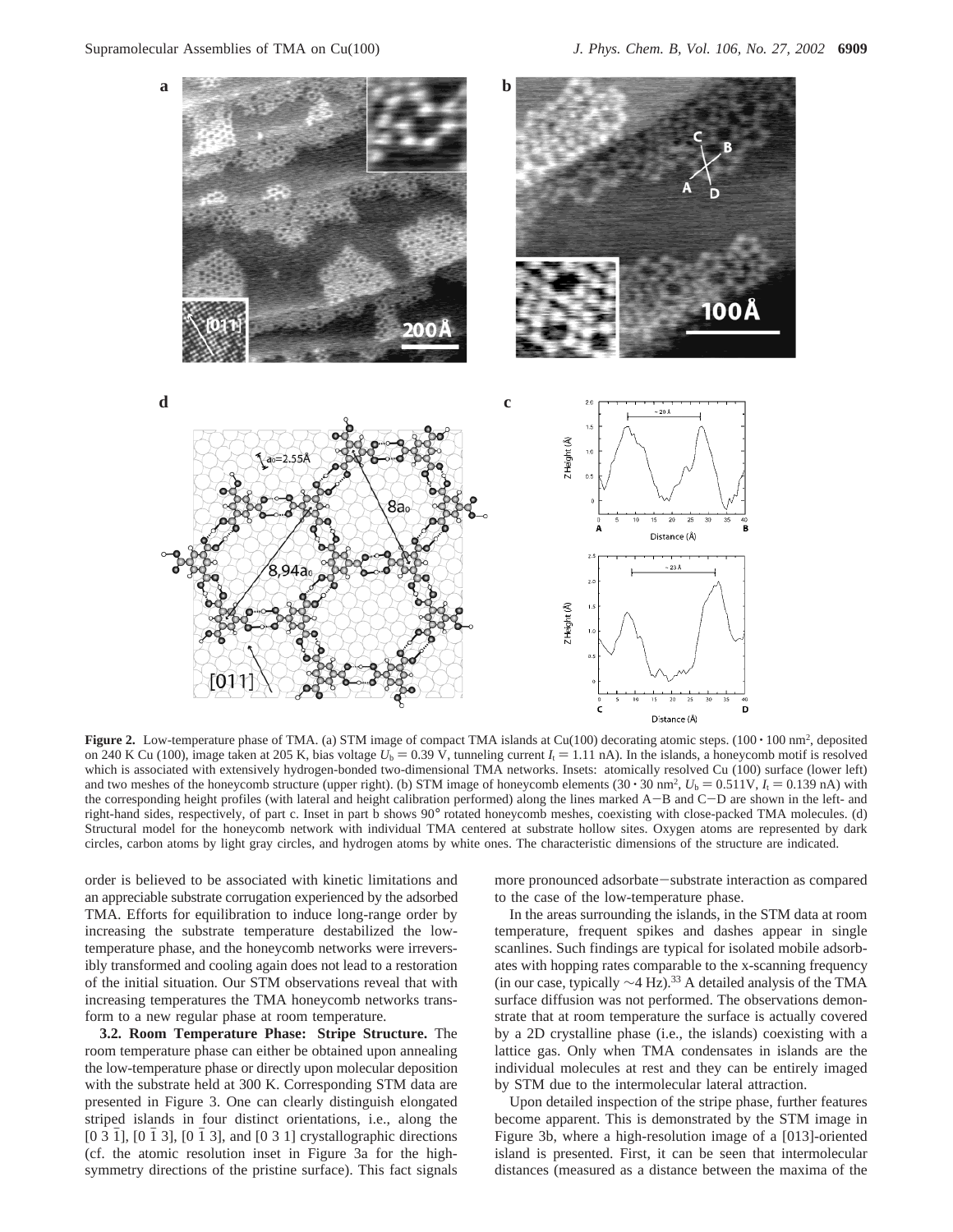

**Figure 3.** TMA/Cu(100) stripe phase evolving at room temperature. (a) STM image taken shortly after deposition at room temperature (100  $\cdot$  100 nm<sup>2</sup>,  $U_b = 0.752$  V,  $I_t = 0.54$  nA). Four distinct orientations of the islands can be seen (inset: atomically resolved pristine Cu(100) surface). (b) Close view of a five-TMA-wide island  $(20 \cdot 20 \text{ nm}^2, U_b)$  $= 1.54$  V,  $I_t = 0.2$  nA) and (c) height profile along the line marked <sup>A</sup>-B revealing the different imaging contrast for adjacent TMA molecules and their intermolecular distances (*Z*-heights are given in a normalized scale and do not represent the absolute values).

bright features), which are associated with the individual TMA molecules, within the islands are markedly smaller (6.4 Å; cf. the height profile on Figure 3c) than the corresponding characteristic size of the flat adsorbed TMA identified in the low-temperature adlayer. The closer packing in the stripe phase is rationalized as a result from a bonding transition of adsorbed TMA. It is suggested that a reorientation of TMA from a flatlying to an upright-standing conformation takes place as a result of carboxylate formation following deprotonation of TMA carboxyl groups due to the chemical activity of the copper substrate. The STM contour line along the islands reveal that the height of the upright species amounts to  $1.3-1.5$  Å, which does not reflect that expected from molecular geometry. This is rationalized by the fact that the STM topograph reflects the

electronic structure of the surface. For example, in the case of 4-[*trans*-2-(pyrid-4-yl-vinyl)]benzoic acid on Cu(111), the uprightstanding molecule, 12.3 Å in molecular geometry, only has a height of  $\sim$ 1.4 Å in STM,<sup>34</sup> which was assigned to a poor electric conductance along the molecular axis. The second interesting feature of the room temperature phase is that the TMA molecules show exclusively spherical appearance in STM, independent of the bias voltage. Further studies reveal that under certain conditions the stripe phase can be transformed into a new one, in which TMA molecules have a clear triangular shape, signaling a flat-lying geometry. Thus the spherically shaped TMA observed by STM does not contradict an upright-standing geometry. Carboxylate formation is a typical finding at Cu surfaces, and analogous surface chemical bonds evolve upon thermal activation with simpler species containing a carboxyl group (e.g., benzoate/Cu(110),  $35-38$  acetate/Cu(110),  $39$  formate/ Cu(100), and formate/Cu(110)<sup>40,41</sup>). Benzoic acid, reported as an exemplary compound with a carboxyl group for coppercarboxylate bond formation (see Perry et al.37 and Frederick et al.42 and references therein), initially adsorbs in a flat-lying benzoate configuration on Cu(110) and converts to the upright species close to saturation coverages, thus providing a reduced bonding area which allows more molecules to adsorb.42 By contrast, studies of benzoate/Cu(111) system<sup>37</sup> evidence upright adsorption at very low coverages. With the present carboxylate, the molecule's anchoring at the substrate reflects the formation of a distinct chemisorption bond between substrate Cu atoms and the oxygen atoms of the carboxyl group. The corresponding gain in chemisorption energy with the upright geometry is expected to compensate for the loss of the  $\pi$ -bonding upon reorientation of the flat-lying species. For comparison, theoretical studies indicate a bonding energy of ∼2 eV for formate (HCOO) at  $Cu(100).^{43,44}$ 

Third, the STM data in Figure 3 reveal that each of the islands consists exclusively of an odd number of rows oriented in the stripe direction (we observed islands consisting of three, five, seven, or even nine TMA rows running parallel), where the molecules are topographically inequivalent (cf. the STM contour line in Figure 3c). We concentrate on the discussion of stripes with five row width. There, the very central row is always imaged more brightly. Furthermore, the topographic height of neighboring rows alternates, i.e., the second and fourth rows are imaged slightly darker. Finally, within any row, the individual TMA do not perfectly follow a line in the stripe direction. Rather, they are arranged in a zigzag mode, whereby every second molecule in the second and fourth rows is imaged with a slightly reduced height. The different imaging heights of adjacent molecules (either within a row or in adjacent rows) are presumably related to different bonding configurations of TMA molecules at the substrate: possibly through either one or two deprotonated carboxyl groups available for carboxylate formation in two different upright molecular orientations. Both calculations<sup>43,44</sup> and experimental evidence<sup>35-37,39,41</sup> indicate that upright carboxylates have a strong preference for the shortbridge site occupation, where a carbon atom lies midway between two next-neighbor copper surface atoms, with whom the oxygen atom forms chemical bonds.

In the case of trimesic acid, no experimental data or theoretical investigations concerning the carboxylate adsorption sites are available. However, our tentative adsorption scenario based on geometrical reasoning strongly favors a structural model of bidentate copper-carboxylate bonding where TMA can either be adsorbed through one carboxylate located at a short bridge site, or through two carboxylates, both centered at the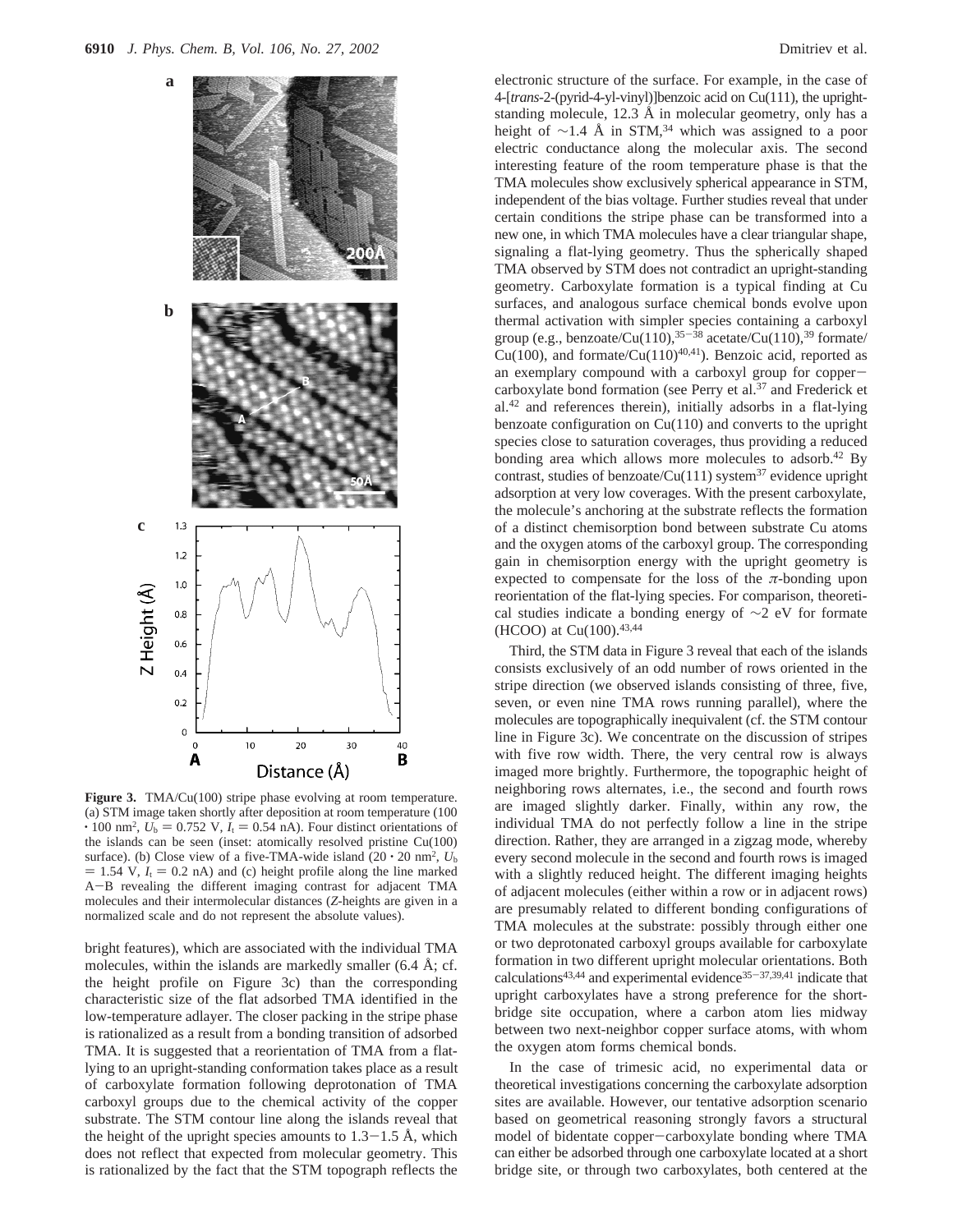

**Figure 4.** Tentative structural model for the striped supramolecular arrangement consisting of five TMA rows running parallel. The stripe orientation and the Cu(100) azimuth are indicated. Within a stripeshaped island, molecules are represented schematically with an emphasis on the adsorption sites. In the upper right, two possible anchoring geometries of TMA-derived carboxylates are shown. The conformational rotation of carboxyl groups in respect to the C-C bond is assumed and shown by arrows. Oxygen atoms are shown in black, carbon atoms in light gray, and hydrogen atoms in white. In the lower left, a possible H-bonding geometry along the stripe orientation is indicated. The unit cell of the structure is marked.

short-bridge site and thus rotated in respect to the phenyl ring plane by 90°, with the molecule's center at a hollow site (a similar geometry was reported for phthalic anhydride adsorption on Cu(110)<sup>45</sup>). These configurations are shown in Figure 4. Preliminary investigations indicate that once the TMA molecule is bound in an upright-standing configuration, further deprotonation of the remaining carboxylic groups is delayed or requires higher thermal energies, since they are no longer in direct contact with the copper substrate. A tentative model for a stripe phase island consisting of five molecular rows is reproduced in Figure 4. This arrangement is believed to be stabilized by H-bond formation between the intact carboxyl groups within the first, third, and fifth rows in the direction of the island orientation (a similar weaving of molecules within the rows via hydrogen bonding is proposed for tartaric acid molecules adsorbed on  $Cu(110)<sup>7</sup>$ . TMA bound at short-bridge sites account for the zigzag arrangement in the odd-numbered rows. The second and the fourth rows, where STM revealed periodic changes in the imaging height, are believed to comprise two bonding configurations. In both cases, hydrogen bonding to the odd-numbered rows can be achieved when a ladder-type network is assumed. Hence, the TMA ordering in the stripe phase is presumably related to the formation of a supramolecular ladder-type structure. The edges of the ladders only consist of short bridge site adsorbed TMAs, while every second interlink within the ladder is a hollow-site adsorbed molecular species. By analogy, the one-dimensional islands of three TMA rows constitute single ladders, those of five TMA rows double ladders, and so forth. In our model, the hollow-site adsorbed TMA molecules are constrained in space by their four-point attachment to the surface via two carboxylate groups, which imparts the rigid and well-defined adsorption geometry. For short bridge site adsorbed TMA, we make use of the fact that carboxylates

can freely rotate around the  $C-C$  bond (an analogy can be drawn with thiophene carboxylic acid adsorption on  $Cu(110),^{46}$ where the rotation of the molecular plane is attributed to the intermolecular interaction) and thus the molecular plane (defined by the aromatic ring) can be rotated to optimize the hydrogenbonding configuration. The different contrast in the STM images for the neighboring rows can be deduced directly from the structural model, where short bridge site adsorbed TMAs give brighter contrast than hollow-site adsorbed ones.

The stripe phase has no long-term stability at 300 K; at intermediate coverages, configurations with stabilities lasting up to several hours were observed. With longer periods or upon annealing to 400 K, the stripe phase is destabilized by free copper adatoms evaporated from the substrate steps. Eventually, well-defined complexes are formed. Preliminary results indicate that deprotonation of all carboxyl groups occurs and the TMA molecules change their orientation with respect to the substrate again to switch back to a flat-lying geometry forming metalorganic complexes with the copper adatoms. The nature of these complexes is currently under detailed investigation.

## **4. Conclusions**

In conclusion, the self-assembly of trimesic acid molecules on a Cu(100) surface has been investigated by variabletemperature STM. We have identified two phases with distinct self-assembled supramolecular architectures, which can be rationalized by the subtle balance between adsorbate-substrate and intermolecular interactions. At low temperatures, *π*-bonding of flat-lying TMA to the substrate occurs. The molecules arrange in 2D islands where locally hydrogen-bonded honeycomb structures due to the carboxyl endgroups' dimerization are found. It is suggested that extended H-bond connected networks will be obtained at less reactive substrates or substrates with reduced surface potential energy corrugation. At room temperature, the catalytic activity of the copper substrate drives the deprotonation of carboxyl groups, which leads to an upright molecular adsorption geometry, where chemisorbed TMA molecules are anchored to the substrate through carboxylate formation. The upright TMA orders in striped islands, which are associated with H-bonded supramolecular ladders consisting of an odd number of TMA rows.

**Acknowledgment.** Financial support from the *Volkswagen-Stiftung* is gratefully acknowledged.

#### **References and Notes**

(1) Lindsey, J. S. *New J. Chem.* **1991**, *15*, 153.

(2) Whitesides, G. M.; Mathias, J. P.; Seto, C. T. *Science* **1991**, *254*, 1312.

(3) Lehn, J.-M. *Supramolecular Chemistry: Concepts and Perspectives*; VCH: Weinheim, 1995; Vol. 227.

(4) Philip, D.; Stoddart, J. F. *Angew. Chem., Int. Ed. Engl.* **1996**, *35*, 1154.

(5) Kawai, T.; Tanaka, H.; Nakagawa, T. *Surf. Sci.* **1997**, *386*, 124. (6) Böhringer, M.; Morgenstern, K.; Schneider, W.-D.; Berndt, R.;

Mauri, F.; Vita, A. d.; Car, R. *Phys. Re*V*. Lett.* **<sup>1999</sup>**, *<sup>83</sup>*, 324.

(7) Lorenzo, M. O.; Baddeley, C. J.; Muryn, C.; Raval, R. *Nature* **2000**, *404*, 376.

(8) Furukawa, M.; Tanaka, H.; Sugiura, K.; Sakata, Y.; Kawai, T. *Surf. Sci.* **2000**, *445*, L58.

(9) Barth, J. V.; Weckesser, J.; Cai, C.; Günter, P.; Bürgi, L.; Jeandupeux, O.; Kern, K. *Angew. Chem., Int. Ed. Eng.* **2000**, *39*, 1230.

(10) Barbosa, L. A. M. M.; Sautet, P. *J. Am. Chem. Soc.* **2001**, *123*, 6639.

(11) Weckesser, J.; Vita, A. D.; Barth, J. V.; Cai, C.; Kern, K. *Phys. Re*V*. Lett.* **<sup>2001</sup>**, *<sup>87</sup>*, 096101.

(12) *Introduction to Molecular Electronics*; Petty, M. C., Bryce, M. R., Bloor, D., Eds.; Oxford University Press: New York, 1995.